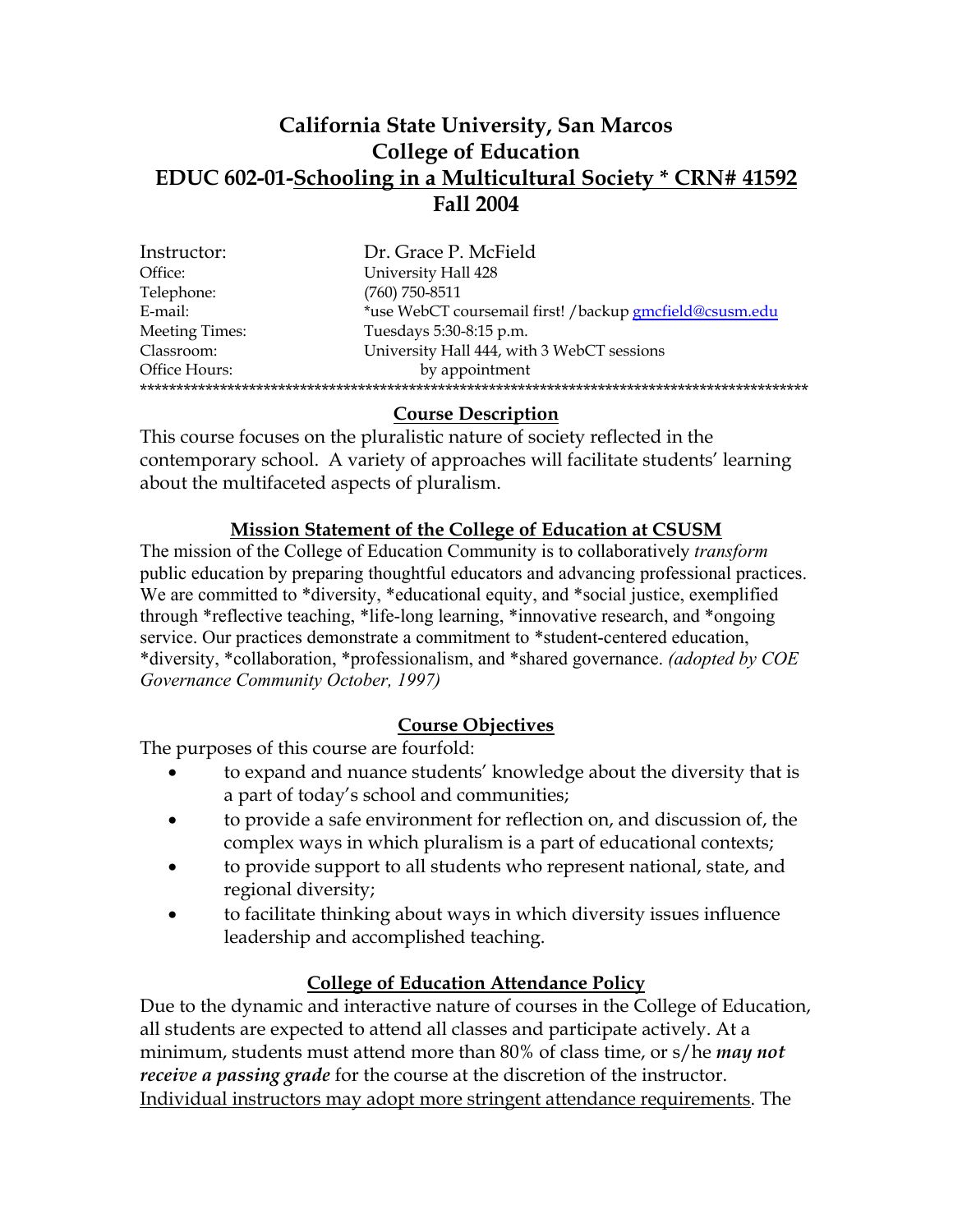instructor will determine procedures should the student have extenuating circumstances. (*adopted by the COE Governance Community, December, 1997*). *NOTE: This means that if you miss three (3) classes you cannot receive a passing grade for the class!*

### **GENERAL CONSIDERATIONS**

### **Professional Disposition**

All students are expected to behave in a professional manner at all times. Professional manner is defined herein as behavior that *consistently* demonstrates integrity, responsibility, tolerance, and respect for self and others. All students are expected to listen to different opinions, consider and reflect in depth on other points of view, and deal proactively with constructive criticism. Students are reminded that all instruction and behavior in this class are to be aligned with the College of Education mission statement. Any unprofessional behavior is grounds for process and review of the candidate's continued participation in this course.

#### **Academic Honesty**

Each student is expected to do his/her own work, and contribute equally to group projects and processes. Plagiarism or cheating is unacceptable under any circumstance. Cite all references and original authors. If there are questions about academic honesty, consult the University catalog.

#### **Appeals**

Every student has the right to appeal grades, or appeal for redress of grievances incurred in the context of any class. Disputes may be resolved informally with the professor, or through the formal appeal process. For the latter, consult the Associate Dean.

#### **Ability**

Every student has the right to equitable educational consideration and appropriate accommodation. Students having differing ability (mobility, sight, hearing, documented learning challenges, first language/English as a second language) are requested to contact the professor at the earliest opportunity. Every effort will be made to accommodate special needs. Students are reminded of the availability of Disabled Student Services, the Writing Center, technology assistance in the computer labs, and other student support services available as part of reasonable accommodation for special needs students.

Students who require reasonable accommodations need to contact Disabled Student Services in order to make the necessary arrangements. This organization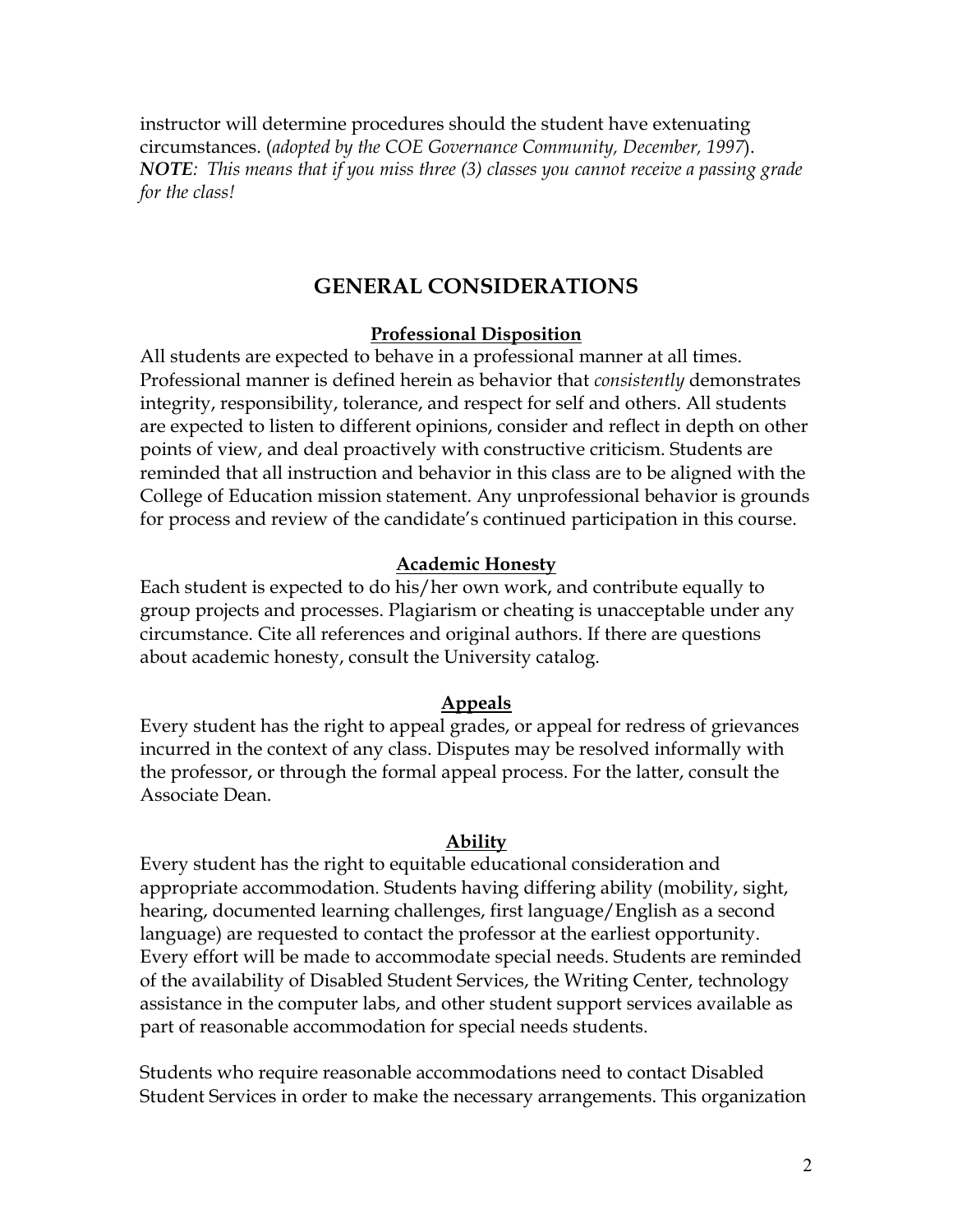is located in Craven Hall, Room 5025a, and can be reached at (760) 750-4905 or (760) 750-4909 (TDD users).

### **COURSE REQUIREMENTS**

#### **Class Structure**

Multiple approaches, methods, and teaching experiences are necessary strategies to accommodate various learning styles. Class formats and learning structures will vary and include whole and small group discussion, pair work (e.g., weekly discussion leaders), and online work. Each week, two discussion leaders will facilitate online discussion of the week's readings on WebCT **prior to** class sessions. Discussion leaders need to: 1. post one to two questions \*\* before class, and 2. summarize the student responses once or twice \*\*before class.

The use of technology will be an important part of this course and is integrated into instruction and assessment of your learning. Students are expected to use WebCT to use coursemail, discussion board, and other content modules. All student presentations will be done in PowerPoint.

### **GRADING POLICY**

#### **Grading Scale:**

A=93+, A- =92-90, B+=89-88, B = 87-83, B- = 82 – 80, C+=79-78, C=77-73, C-=72- 70, D+=69-68, D=67-63, D-=62-60, F=59 or lower. Students must receive a C+ or higher in all coursework in order to be eligible for or remain in Education programs.

#### **Submission Schedule**

All required work needs to be submitted on time. Work submitted late, but within one week of the due date will be reduced by one letter grade. *Work received over one week late receives no credit.* 

#### **Grading Emphasis**

Each written assignment will be graded approximately 80% on content and context (detail, logic, synthesis of information, depth of analysis, etc.), and 20% on mechanics (grammar, syntax, spelling, format, uniformity of citation, etc.). All citations, where appropriate, will use APA format. Consult Library Services for the *Manual of Citation of the American Psychological Association,* or www.apastyle.org/index.html.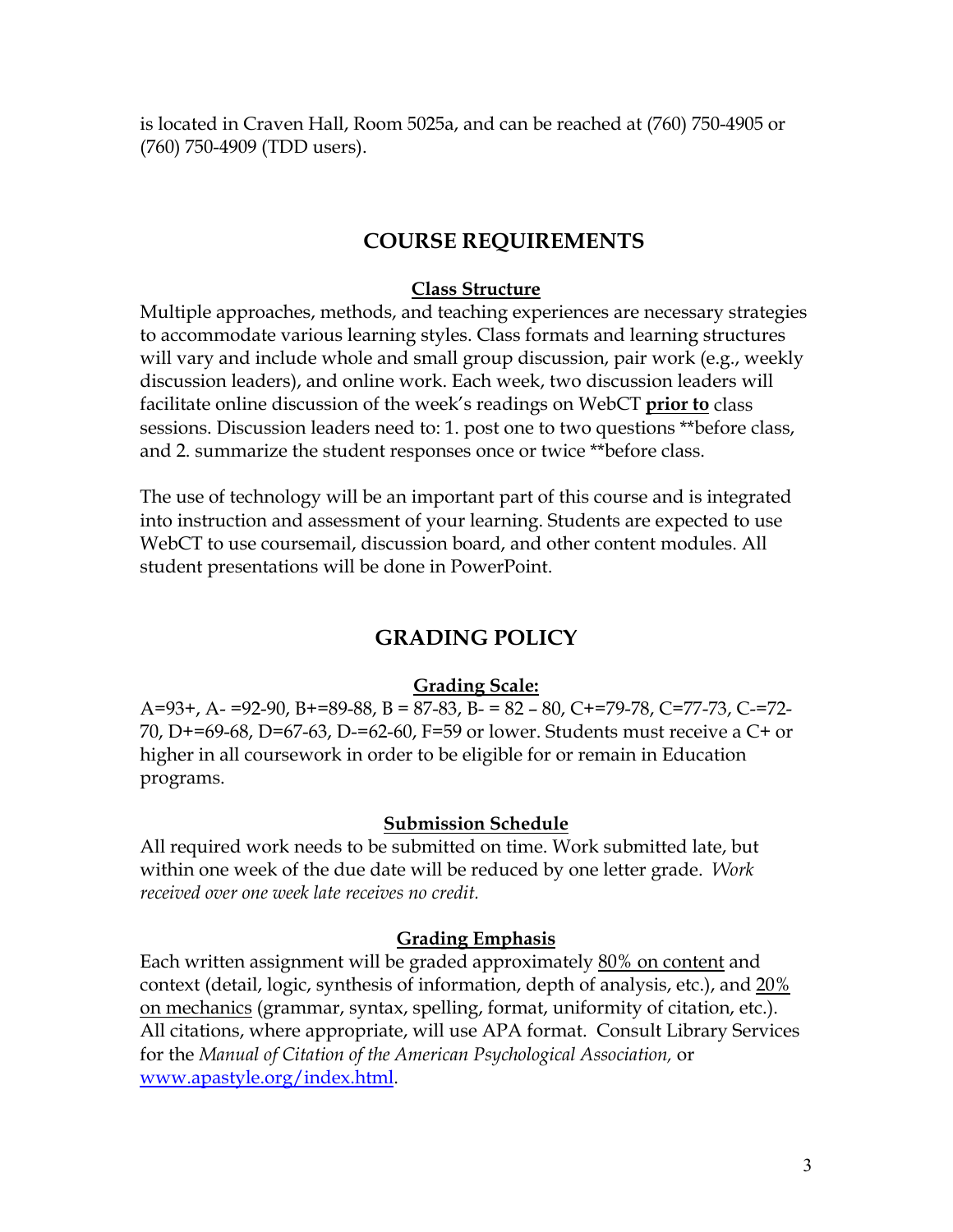# **Assignments**

Your performance in class will be assessed along the following criteria. **There are 700 points possible**:

**1. Attendance and Participation (100 points)** –It is expected that you will attend all class sessions and participate actively in class discussions. Each absence equals minus 50 points. *If you miss three classes, you cannot receive a passing grade for the class!* (See attendance policy.)

Students are required to participate in class discussions via WEBCT. Your discussions should be analytical, not just descriptive, and address issues, experiences, ideas, discussions, readings, & current events, related to the class. A minimum of one substantial entry per week is required.

- **2. Social Justice Personal Reflections (150 points + 100 points = 250 points total)**
- **a. Social Justice Personal Reflections: (50 points x 3 = 150 points)-** In these papers, you will reflect on the relevant topic, with attention to readings, class activities and discussions. You will focus on how the course materials influence your personal identity, and/or how the course materials influence you as an educator, with attention to the role and responsibility you have in facilitating social justice in the classroom (or beyond). You may respond to a theme or series of quotes from the texts for a given topic. For example, for the Personal Reflection on Race, Ethnicity, and Culture, you may write a personal narrative modeled after Howard's Chapter 1 or Chapter 4, or see samples on WebCT Resources. The recommended length of a Personal Reflection is two pages, single spaced. Alternatively, a matrix format is highly recommended, and will be modeled in class.
- **b. Final Social Justice Reflection/Outcome Assessment: (100 points)** For the final reflection/outcome assessment piece, you will include two sections as follows: \*\*\*address explicitly how you met the four course goals (e.g., what you learned about each topic – you can refer to any of the four periodic social justice personal reflections from the semester. BE SURE TO explicitly state what led to your learning (e.g., a particular reading, event, discussion, reflection writing, etc.); and \*\*\*address the 4 goals and 5 steps as outlined in Ch. 12 of Anti-Bias.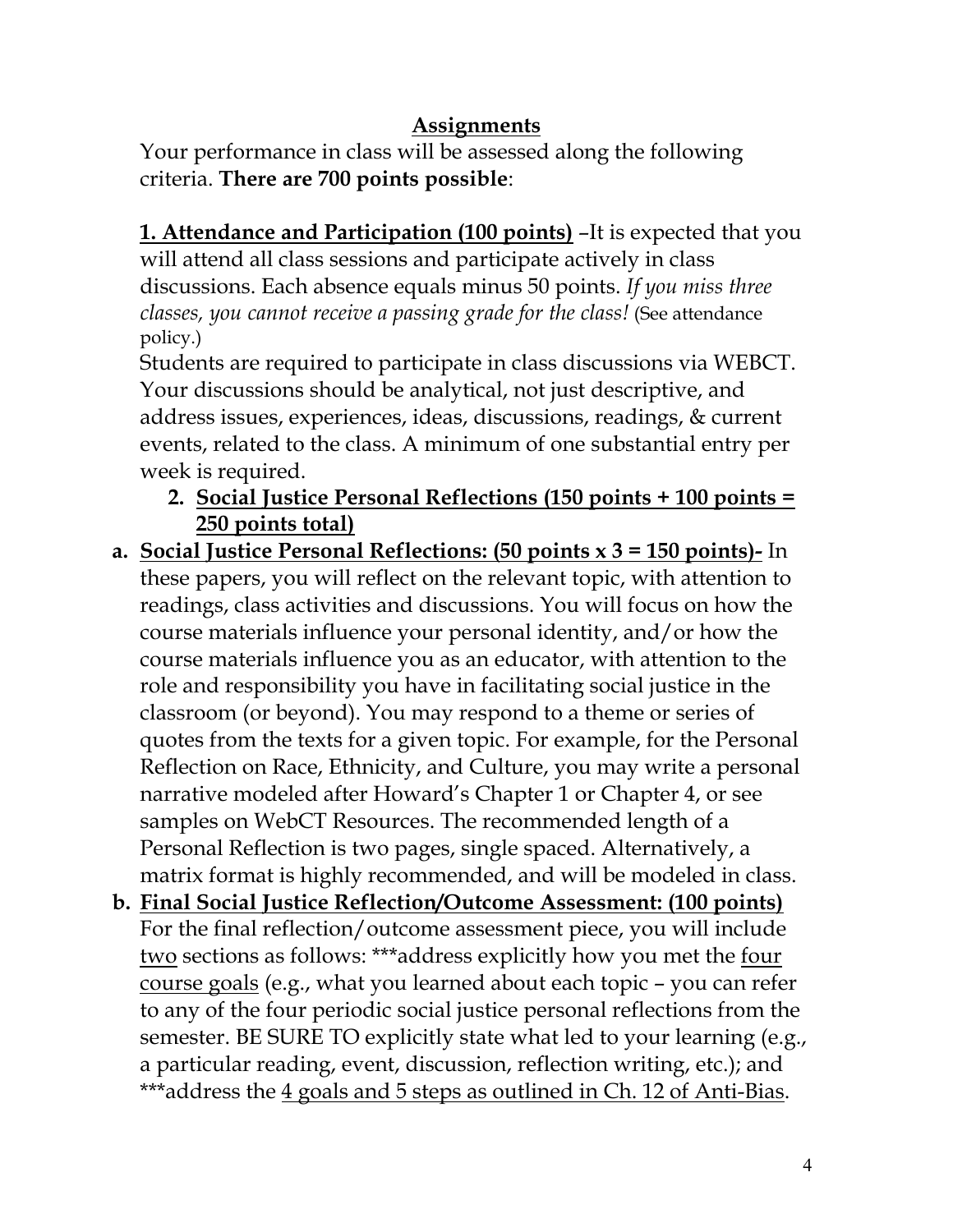Personal reflections will be turned in at the end of the semester and will not be returned, so do keep copies of all your work.

# **2. Action Plans (225 points + 125 points = 350 points total)**

- **a. Individual Anti-Bias Action Plans (75 points x 3 = 225 points)**-Each student will submit an Action Plan on three of the five topics covered in this course. Action Plans will consider the application of course topics in the classroom, and may include artifacts from your teaching such as samples of student writing, tests, etc. as applicable. For example, you may use p. 15 in *Anti-Bias Curriculum* and document the process of selecting anti-bias materials for your classroom. Another example is to use pp. 18-19 in *Anti-Bias Curriculum* as a guide to develop and implement anti-bias stories for use in the classroom.
- b. **Final Comprehensive Anti-Bias Action Plan Guide & Group Presentation (125 points)-** The purpose of this assignment is to have students reflect on the major action plans they have prepared during this semester; to allow for the study and discussion of other students' action plans; and to facilitate the implementation of action plans in the future. \*\*\*\*\*Students will work in groups of about five members. Each member will contribute an action plan of his/her choice from previous individual action plans. The group members need to 1. sequence; 2. combine and extend; 3. format; 4. edit and revise individual action plans into a one streamlined and final Comprehensive Action Plan Guide. The group will submit a Comprehensive Action Plan Guide on all major topics represented by the group members. The # of members needs to equal at least the # of Action Plans in the Guide.
- c. \*\* **Presentation:** The group will prepare a 20 minute PowerPoint presentation for the class. The group will provide a brief overview of the various action plans in your group plan, but just pick one to present in depth. The group will present with appropriate visual guides for the audience (e.g., You can just show your PowerPoint or Word file on the projection screen since we have a Smart Classroom. Be sure to have an electronic file accessible through either WebCT or a zip disk or your email for projection.).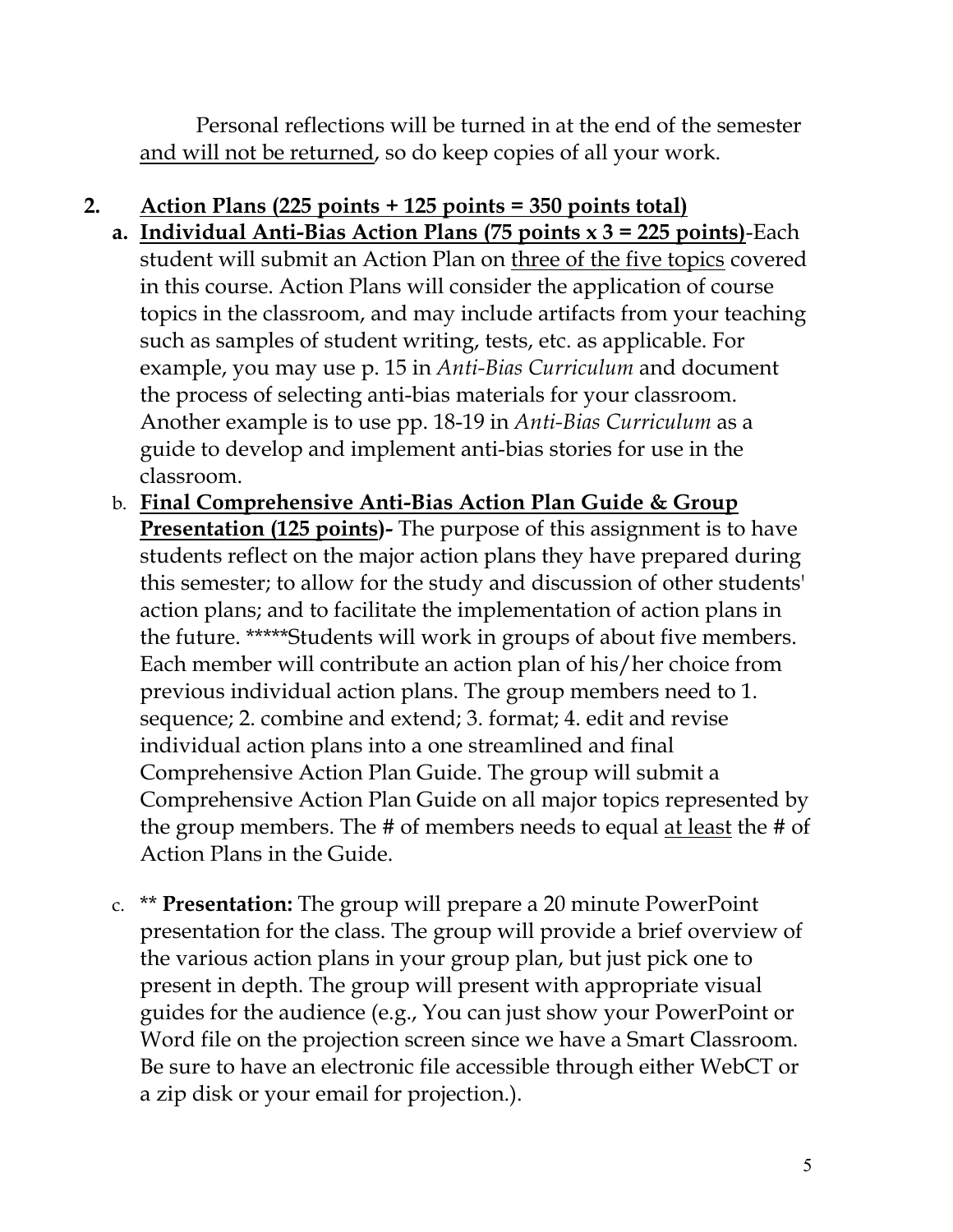d. **Optional Extra Credit**: \*\*\*The group's presentation will include artifacts and evidence from the classroom in which an Action Plan was implemented successfully; AND \*\*\*The group will agree to distribute the PowerPoint outline of their Comprehensive Action Plan on WebCT for access by all members of the class, and educators at large (all authors will be given appropriate credit unless anonymity is expressly requested) pursuant to grading and approval for dissemination by the professor.

### **Required Texts:**

\* Delpit, L. (1993). Other people's children: Cultural conflict in the classroom. New York: The New York Press. ISBN: 1-56584-179-4. [If hard cover @ campus bookstore, they are being sold at paperback prices.]

\* Derman-Sparks, L. (1989). Anti-Bias Curriculum: Tools for Empowering Young Children. Washington, D. C.: National Association for the Education of Young Children. ISBN: 0-935989-20-X.

\* Krashen, S. D. (1999). Condemned Without a Trial: Bogus Arguments Against Bilingual Education. Portsmouth, NH: Heinemann.

\* Course Reader: Available @ CopyServe (San Marcos/Rancho Santa Fe) 760-599- 9923.

\*Optional Text: Howard, G. (1999). We can't teach what we don't know: White teachers, multiracial schools. New York: Teachers College Press. ISBN: 0-8077- 3800-X.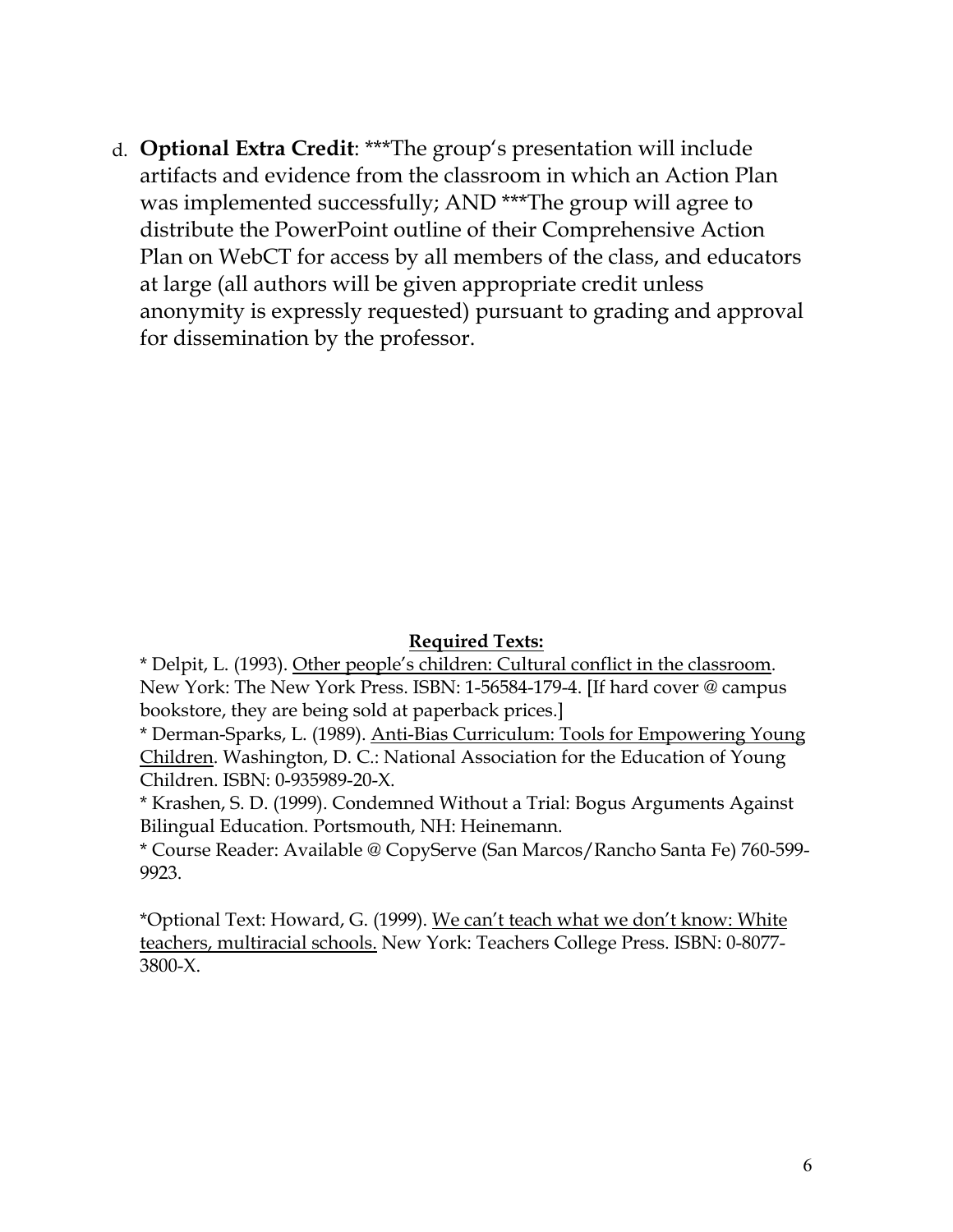# **Schedule of Classes**

Note: The instructor reserves the right to modify all syllabi content.

**Session 1 8/31/04 Introduction** 

Introductions, Course Overview, Discussion Leader Signups, WebCT Overview/Lab UH 273, Activity: What do you know?/What do you want to know?

### **Session 2 9/7/04 Race, Ethnicity, Culture**

### **Peggy McIntosh/Gary Howard's White Educator Narrative and Preparing an Anti-Bias Curriculum**

- 1. Reader/Peggy McIntosh (optional reading: We Can't Teach What We Don't Know/ Howard Chapter)
- 2. Anti-Bias: Ch. 1, Why an Anti-Bias Curriculum?
	- Ch. 2 Creating an Anti-Bias Environment
	- Ch. 3 Beginnings: Working With 2-Year-Olds
	- Ch. 10, Holiday Activities in an Anti-Bias Curriculum
	- **Session 3 9/14/04 Race, Ethnicity, Culture**

**Racial Formation and**

## **White Identity Model and Other Models and**

### **Facilitating Student Learning about Race, Culture, and Stereotypes**

- 1. Course Reader: Tse, 1998: Ethnic Identity Formation and Its Implications for Heritage Language Development
- 2. Anti-Bias: Ch. 4, Learning about Racial Differences and Similarities Ch. 7, Learning about Cultural Differences and Similarities

## **DUE: Race, Ethnicity, Culture Personal Reflection / Action Plan, via WebCT AND paper version.**

**Session 4 9/21/04 Race, Ethnicity, Culture [\*WebCT Session]** 

### **Social Justice at Structural and Individual Levels: Fighting Racism and Resisting Stereotyping**

1. Course Reader: Briggs, H. E. and Paulson, R. I. (1996). "Racism." In Finding solutions to social problems (Mattaini & Thyer, Eds.).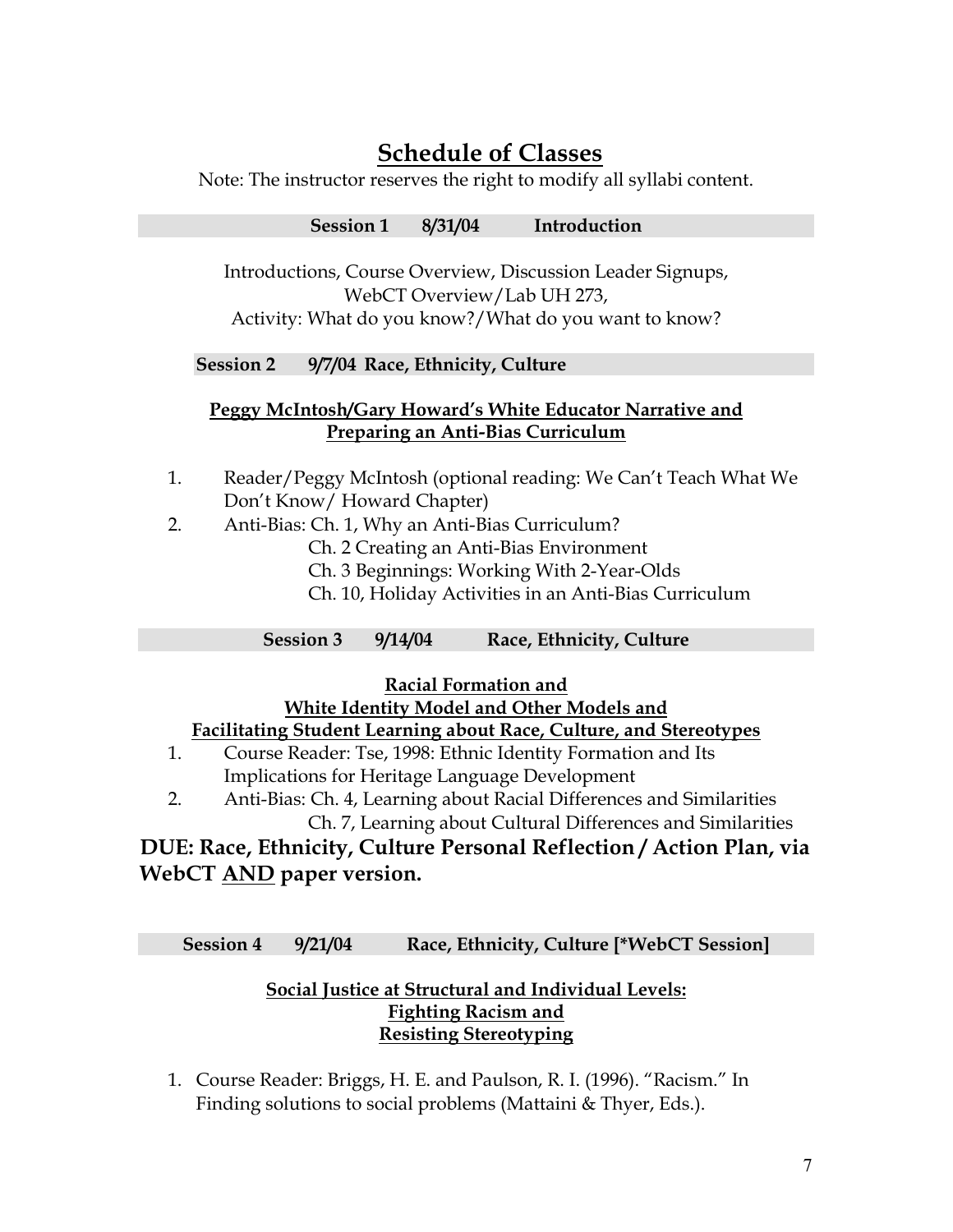2. Anti-Bias: Ch. 8, Learning to Resist Stereotyping and Discriminatory Behavior

### **Session 5 9/28/04 Language [\*WebCT Session] Linguistic Diversity: Language Policy, Past and Present**

- 1. Course Reader: Ricento, T. (1996). A Brief History of Language Restrictionism
- 2. Course Reader: Crawford, J. (2000). At War with Diversity excerpts:
	- a. Anatomy of the English Only Movement pp. 4-30
	- b. Native American Language Loss pp. 53-83 **(**includes Seven Hypotheses on Language Loss, p. 66-83)
	- c. Language Rights pp. 98-103.

3. WebCT work: Find information on programs for

English Learners of Asian/Pacific Islander/Native American/AAVE language backgrounds in your school or district.

**Session 6 10/5/04 Language**  [In class: **American Tongues video clip & nonverbal comm. activity]** 

### **Linguistic Diversity Around the World / Across the Nation**

- 1. Condemned without a Trial: Bogus Arguments Against Bilingual Education: Chapter 3: The U.S. is the Only Country that Promotes BE
- 2. Delpit: Chapter 3: Language Diversity and Learning, pp. 48-76.
- 3. Course Reader: Rickford (1999): African American Vernacular English
	- a. Chapter 1: Phonological and Grammatical Features of African American Vernacular English (AAVE)
	- **b.** Chapter 15: Suite for Ebony and Phonics

### **Session 7 10/12/04 Language The Role of Research in Language Policy**

1. Condemned without a Trial: Bogus Arguments Against Bilingual Education:

Chapter 1: Bilingual Education is Responsible for the High Hispanic Dropout Rate

Chapter 2: Most Immigrants Succeeded without BE

Chapter 4: BE Failed in CA **[\*\*cont'd on next page!!]**

Chapter 5: Public Opinion is Against BE.

Chapter 6: A Note on Greene's "A Meta-analysis of BE"

2. Course Reader: Krashen, Park, and Seldin (2000): Bilingual Education in Arizona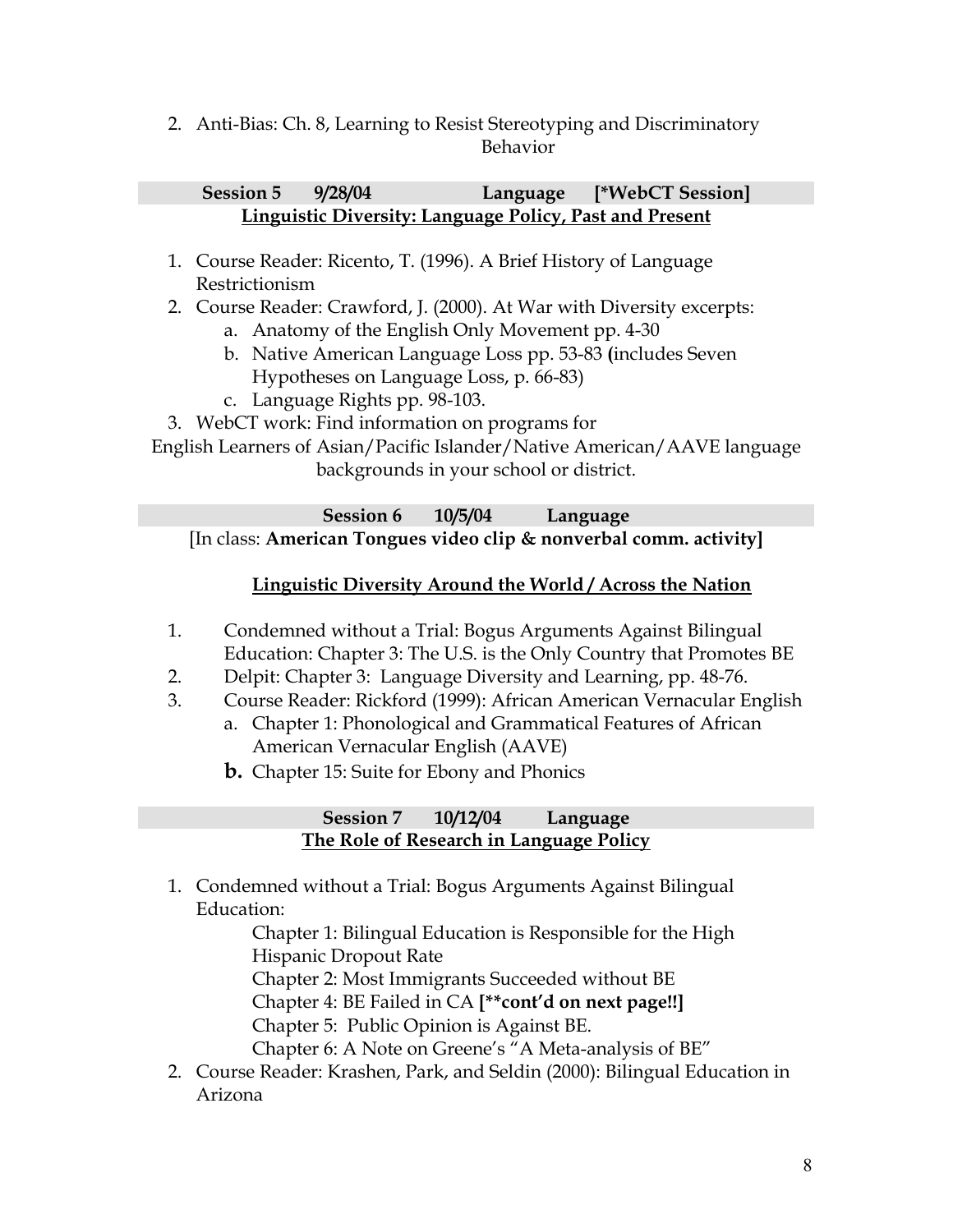## **DUE: Language Personal Reflection / Action Plan, via WebCT AND paper version.**

### **Session 8 10/19/04 Diversity in Learning and Assessment I History of Testing and Review of Multiple Intelligences Theory and Applications and Facilitating Sensitivity Toward Children with Special Needs**

- 1. In class lecture: History of Testing.
- 2. In class film: How are Kids Smart? / Howard Gardner's MI Theory
- 3. Anti-Bias: Ch. 5: Disabilities.

\*\*Bring in samples of tests that you use for assessment or program placement.

### **Session 9 10/26/04 Diversity in Learning and Assessment II**

### **Learning Styles and Empowering Students and Teachers**

- 1. Course Reader: Park, C. (2000). Learning Style Preferences of Armenian, African, Hispanic, Hmong, Korean, Mexican, and White Students in Secondary Schools.
- 2. Course Reader: Park, C. (1997). Learning Style Presences of Asian American Students in Secondary Schools.

## **DUE: Diversity in Learning and Assessment Personal Reflection / Action Plan, via WebCT AND paper version.**

**Session 10 11/2/04 Gender** 

### **Diversity in Gender Roles and Sexual Identity and Interacting with Caregivers / Diverse Family Structures**

- 1. \*\*Bring in samples of books and films addressing diversity in gender roles, sexual identity, and family structures.
- 2. Anti-Bias: Chapter 6: Learning about Gender Identity.

## **DUE: Gender Personal Reflection / Action Plan, via WebCT AND paper version.**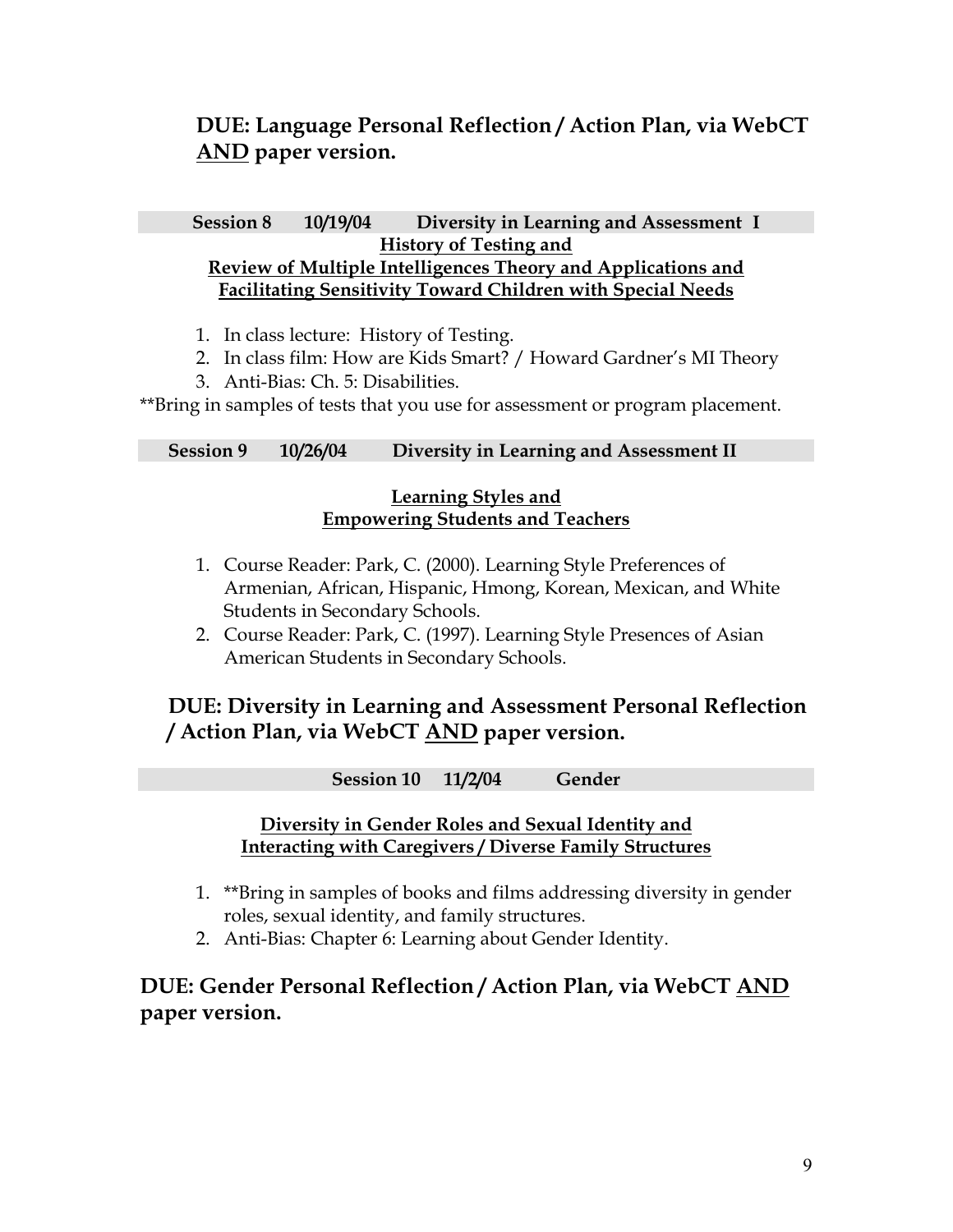### **Session 11 11/9/04 Listening to and Collaborating with Diverse Community Members**

### **African American/Native American/Asian American Perspectives**

1. Delpit: Chapter 1: "Skills and Other Dilemmas of a Progressive Black Educator." Pp. 11-21. Chapter 2: "The Silenced Dialogue." Pp. 21-47. Chapter 5: "Hello, Grandfather." Pp. 91-104. Chapter 6: "Teachers' Voices." Pp. 105-134. 2. Course Reader: Pang, V. O. (1998): Educating the Whole Child Anti-Bias: Ch. 11, Working with Parents

## **DUE: Collaboration Personal Reflection / Action Plan, via WebCT AND paper version.**

**Session 12 11/16/04 Making Change Happen** 

1. Anti-Bias, Ch. 9, Activism with Young Children 2. Anti-Bias, Ch. 12, Getting Started: A Self-Education Guide

**Session 13 11/23/04 No Class / Thanksgiving week** 

**[Optional: Group work on Comprehensive Action Plan Guide and Presentations.]** 

**Session 14 11/30/04 WebCT Session** 

**Group work on Comprehensive Action Plan Guide and Presentations.** 

**Session 15 12/7/04 Group Presentations and Wrap-up** 

**Final Comprehensive Action Plan Group Presentations**

**DUE: 1. Final Anti-Bias Comprehensive Action Plan (Group work) 2. Final Social Justice Reflection / Outcome Assessment (Individual work)** 

**Both via WebCT AND paper version.**